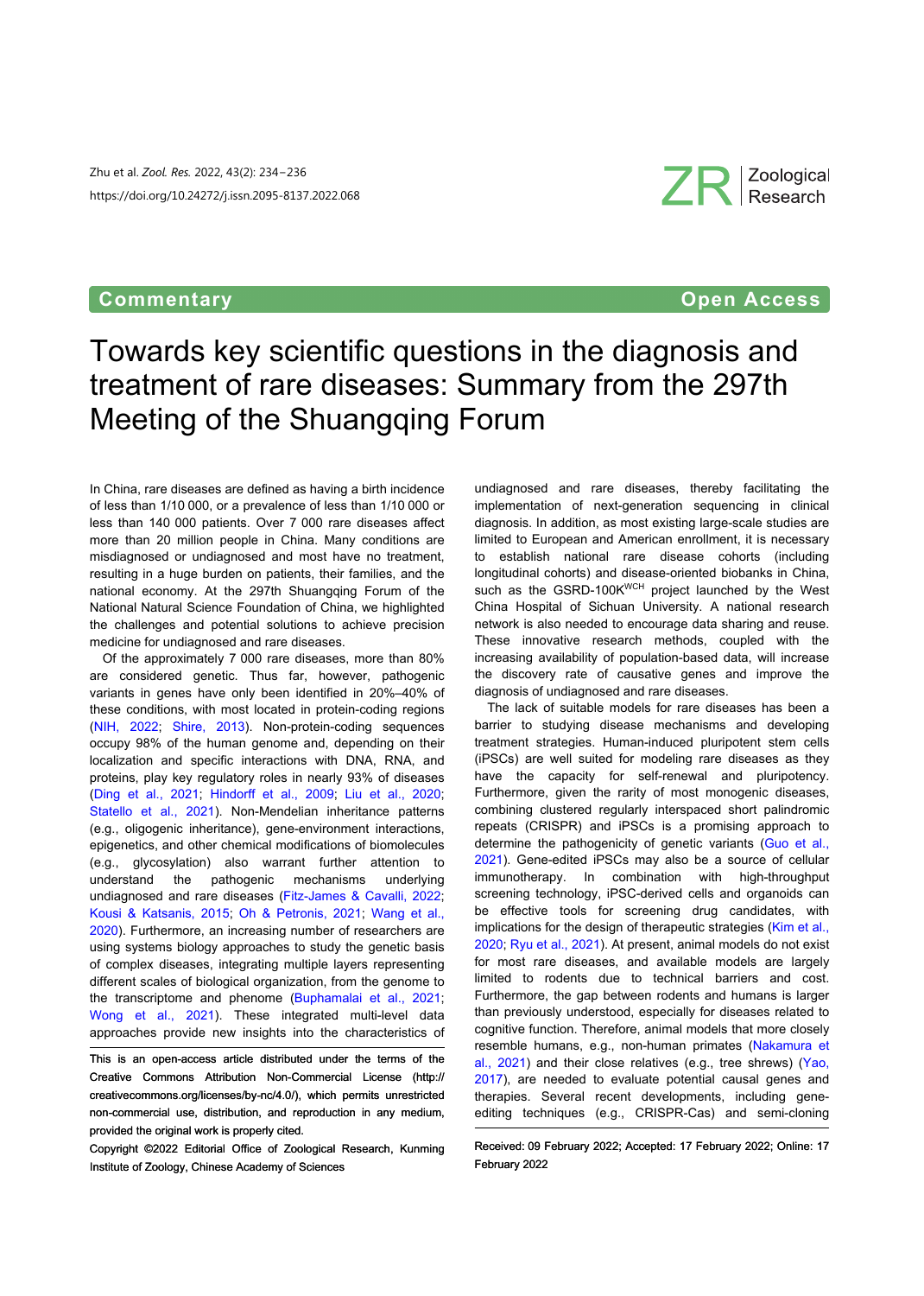technology mediated by sperm-like stem cells, have enabled the development of animal disease models predicted to have strong translational relevance [\(Wang et al., 2020](#page-2-4)). There is an urgent need to establish a framework for effectively modeling rare diseases at scale using multidisciplinary approaches, which is essential for understanding disease mechanisms and testing prospective therapies.

Rare diseases often exhibit high phenotypic heterogeneity at the early stage, which inevitably affects both diagnosis and treatment. The development of next-generation sequencing technology has made it possible to establish precise clinical diagnosis patterns based on a combination of phenotypes and genotypes, which are especially suitable for rare diseases [\(The 100  000 Genomes Project Pilot Investigators,](#page-2-9) 2021; [Wright et al.,](#page-2-10) 2018). Novel transformative artificial intelligence/machine learning (AI/ML) strategies and computer automation have been developed to integrate and interpret multi-omics data ([Ma et al., 202](#page-2-11)0). Thus, clinical diagnosis patterns should shift from the classic phenotype-driven model to a genotype-driven sub-molecular model, and precise treatment and disease early warning systems for rare diseases could be established based on both genotypes and phenotypes. The dynamic mapping relationship between genotype and phenotype during disease progression also needs to be further explored [\(Buphamalai et al., 2021](#page-1-5); [Wong](#page-2-5) [et al., 2021](#page-2-5)).

At present, ~263–446 million people worldwide are affected by rare diseases, yet it is estimated that less than 5% of known rare diseases have at least one approved drug for treatment [\(Nguengang Wakap et al., 202](#page-2-12)0). Shortages and poor accessibility to orphan drugs remain significant issues in China. Among the 121 rare diseases published in 2018 (first list of rare diseases in China), only 36 have approved pharmacotherapy. There are multiple challenges inherent in developing orphan drugs, including limited understanding of most rare diseases, difficulties in patient enrollment and clinical trial design, and risk of financial unsustainability [\(Nguengang Wakap et al., 202](#page-2-12)0). In this context, traditional models of development are inefficient and a new framework is required. In addition to exploring new therapeutic targets, the molecular and pathophysiological mechanisms shared by multiple rare diseases deserve more attention ([Tambuyzer et](#page-2-13) [al., 2020](#page-2-13)). Drug repurposing is an attractive strategy for expanding potential drug candidates for therapy, and greatly reduces the time and cost of drug development [\(Beijersbergen, 2020](#page-1-8)). For rare monogenic diseases, gene therapy efficiency can be optimized by improving gene-editing technology and vector delivery systems. More importantly, researchers with expert knowledge in different fields are strongly encouraged to collaborate to develop novel gene and cell therapy products.

Investigations of undiagnosed and rare diseases require multidisciplinary and multisectoral cooperation. Herein, we propose to establish a research alliance, including basic and clinical researchers, institutions, and funding agencies, to promote the development of precision medicine for undiagnosed and rare diseases. Over the next few years, we expect to gain deeper insight into the pathogenic mechanisms and therapeutic strategies of such diseases.

#### **COMPETING INTERESTS**

The author declares that he has no competing interests.

#### **AUTHORS' CONTRIBUTIONS**

W.H. and C.Y.Z. conceived of the review. C.Y.Z. prepared the draft. All authors contributed to the discussions. All authors read and approved the final version of the manuscript.

> Cai-Yun Zhu<sup>2</sup>, Wei Hong<sup>1,\*</sup>, Lei Wang<sup>3</sup>, Li-Jun Ding<sup>4</sup>, Xue Zhang<sup>5</sup>

<sup>1</sup> *Department of Health Sciences*, *National Natural Science Foundation of China*, *Beijing* 100085, *China* <sup>2</sup> *State Key Laboratory of Medical Molecular Biology*, *Institute of Basic Medical Sciences*, *Chinese Academy of Medical Sciences*, *School of Basic Medicine Peking Union Medical College*, *Beijing* 100005, *China*

3 *Institute of Pediatrics*, *Children's Hospital of Fudan University and Shanghai Key Laboratory of Medical Epigenetics*, *International Co-laboratory of Medical Epigenetics and Metabolism*, *Ministry of Science and Technology and Institutes of*

*Biomedical Sciences*, *State Key Laboratory of Genetic Engineering*, *Fudan University*, *Shanghai* 200032, *China*

<sup>4</sup> *Center for Reproductive Medicine and Obstetrics and Gynecology*, *Affiliated Drum Tower Hospital of Nanjing University*

*Medical School*, *Nanjing*, *Jiangsu* 210008, *China*

<sup>5</sup> *McKusick-Zhang Center for Genetic Medicine*, *Institute of Basic Medical Sciences*, *Chinese Academy of Medical Sciences/School of Basic Medicine*, *Peking Union Medical College*, *Beijing* 100005, *China*

\*Corresponding author, E-mail: [hongwei@nsfc.gov.cn](mailto:hongwei@nsfc.gov.cn)

### <span id="page-1-8"></span>**REFERENCES**

<span id="page-1-5"></span>Beijersbergen RL. 2020. Old drugs with new tricks. *[Nature Cancer](https://doi.org/10.1038/s43018-020-0024-8)*, **1**(2): 153−155.

Buphamalai P, Kokotovic T, Nagy V, Menche J. 2021. Network analysis reveals rare disease signatures across multiple levels of biological organization. *[Nature Communications](https://doi.org/10.1038/s41467-021-26674-1)*, **12**(1): 6306.

<span id="page-1-0"></span>Ding B, Liu Y, Liu ZH, Zheng LN, Xu P, Chen Z, et al. 2021. Noncoding loci without epigenomic signals can be essential for maintaining global chromatin organization and cell viability. *[Science Advance](https://doi.org/10.1126/sciadv.abi6020)s*, **7**(45): eabi6020.

<span id="page-1-3"></span>Fitz-James MH, Cavalli G. 2022. Molecular mechanisms of transgenerational epigenetic inheritance. *Nature Reviews Genetics*,doi: 10.1038/s41576-021-00438-5.

<span id="page-1-6"></span>Guo HC, Liu LC, Nishiga M, Cong L, Wu JC. 2021. Deciphering pathogenicity of variants of uncertain significance with CRISPR-edited iPSCs. *[Trends in Genetics](https://doi.org/10.1016/j.tig.2021.08.009)*, **37**(12): 1109−1123.

<span id="page-1-7"></span><span id="page-1-1"></span>Hindorff LA, Sethupathy P, Junkins HA, Ramos EM, Mehta JP, Collins FS, et al. 2009. Potential etiologic and functional implications of genome-wide association loci for human diseases and traits. *[Proceedings of the Nationa](https://doi.org/10.1073/pnas.0903103106)l [Academy of Sciences of the United States of America](https://doi.org/10.1073/pnas.0903103106)*, **106**(23): 9362−9367. Kim J, Koo BK, Knoblich JA. 2020. Human organoids: model systems for human biology and medicine. *[Nature Reviews Molecular Cell Biolo](https://doi.org/10.1038/s41580-020-0259-3)gy*, **21**(10): 571−584.

<span id="page-1-4"></span><span id="page-1-2"></span>Kousi M, Katsanis N. 2015. Genetic modifiers and oligogenic inheritance. *[Cold Spring Harbor Perspectives in Medicine](https://doi.org/10.1101/cshperspect.a017145)*, **5**(6): a017145.